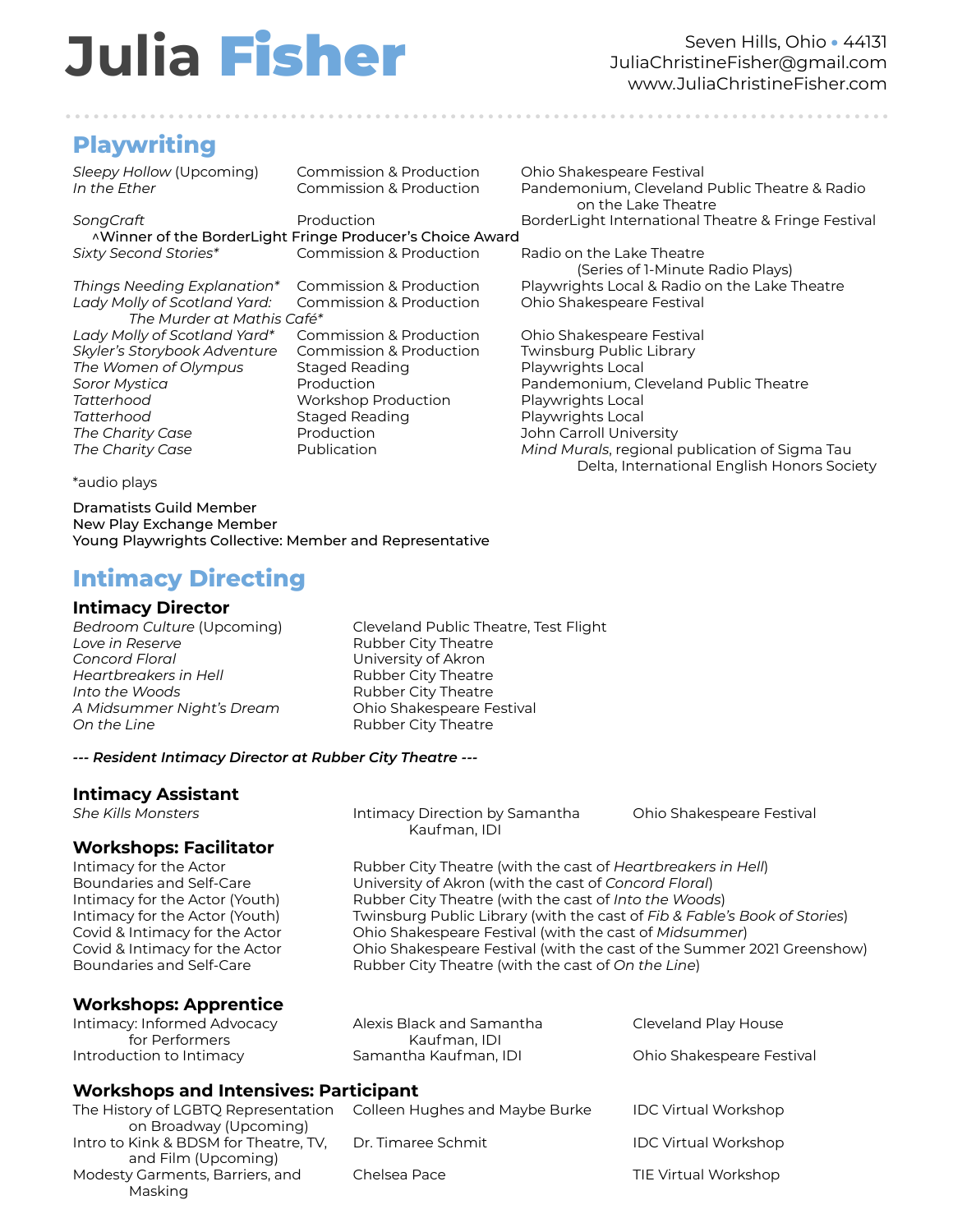## **Julia Fisher** page 2 of 4

| Supporting Transgender and<br>Non-Binary Artists (Parts 1 & 2)          | Maybe Burke                                      | <b>IDC Virtual Workshop</b> |
|-------------------------------------------------------------------------|--------------------------------------------------|-----------------------------|
| Race and Choreography                                                   | Kaja Dunn                                        | TIE Virtual Workshop        |
| <b>TIE Best Practices</b>                                               | Laura Rikard, Chelsea Pace, and<br>Raja Benz     | TIE Virtual Workshop        |
| Regency Intimacy                                                        | Lizzy Talbot and Sylvia Fuhrken                  | <b>IDC Virtual Workshop</b> |
| Working with Underage Performers<br>(Parts 1-3)                         | Adam Noble                                       | <b>IDC Virtual Workshop</b> |
| <b>Consent Culture in Devised Theatre</b>                               | Colleen Hughes                                   | <b>IDC Virtual Workshop</b> |
| Faculty Leadership: Facilitating<br>Consent in High Contact Disciplines | Jill Matarelli Carlson                           | <b>IDC Virtual Workshop</b> |
| Intimacy in Improv                                                      | Jessica Steinrock                                | <b>IDC Virtual Workshop</b> |
| Consent in Rehearsals                                                   | Maya Herbsman                                    | <b>IDC Virtual Workshop</b> |
| Considerations for Virtual Intimacy                                     | Alicia Rodis and Sasha Smith                     | <b>IDC Virtual Workshop</b> |
| Between Character and Self                                              | Gaby Labotka                                     | <b>IDC Virtual Workshop</b> |
| Talking About the Body: Utilizing<br>Language to Affirm and Empower     | Rachel Flesher, Charlie Baker, and<br>Kyra Jones | <b>IDC Virtual Workshop</b> |
| Let's Talk About Intimacy:<br>Approaching Communication                 | Yarit Dor                                        | <b>IDC Virtual Workshop</b> |
| Foundations in Race, Intimacy, and<br>Consent                           | Kaja Dunn                                        | TIE Virtual Workshop        |
| Preparing for the Intimacy Director                                     | Samantha Kaufman                                 | <b>IDC Virtual Workshop</b> |
| Working Together: Intimacy<br>Directors and Fight Directors             | Colleen Hughes and Eli Lynn                      | <b>IDC Virtual Workshop</b> |
| Intimacy Direction and COVID-19                                         | Claire Warden                                    | <b>IDC Virtual Workshop</b> |
| Intimacy Principles in Stage Combat                                     | Siobhan Richardson                               | Social Distance Showdown    |
| Applied Intimacy: Deepening our                                         | Alexis Black and Samantha Kaufman                | Cleveland Play House        |
| Connection to Chemistry and<br><b>Exploring Intimate Kinesphere</b>     |                                                  |                             |
| Intimacy in Performance (Intensive)                                     | Tonia Sina and Claire Warden                     | Winter Wonderland Workshop  |

*IDC = Intimacy Directors and Coordinators; TIE = Theatrical Intimacy Education*

## **Directing**

| Fib & Fable's Book of Stories                  | Twinsburg Public Library                                    |
|------------------------------------------------|-------------------------------------------------------------|
| It's a Wonderful Life (Radio Play)             | Twinsburg Public Library                                    |
| Skyler's Storybook Adventure                   | Twinsburg Public Library                                    |
| Women of Olympus (Staged Reading)              | Playwrights Local                                           |
| Soror Mystica                                  | Cleveland Public Theatre, Pandemonium                       |
| Arts Fest 2019*                                | Saint Martin de Porres High School                          |
| She Kills Monsters: Young Adventurers Edition* | Saint Martin de Porres High School                          |
| Arts Fest 2018: Discovery*                     | Saint Martin de Porres High School                          |
| The Curious Savage*                            | Saint Martin de Porres High School                          |
| Arts Fest 2017: Out from the Shadows*          | Saint Martin de Porres High School                          |
| Twelve Angry Jurors*                           | Saint Martin de Porres High School                          |
| Arts Fest 2016: Scenes from the City*          | Saint Martin de Porres High School                          |
| The Outsiders*                                 | Saint Martin de Porres High School                          |
| A Night of Transitions*                        | Saint Martin de Porres High School                          |
| I Hate Hamlet                                  | John Carroll University (Assistant Director and Understudy) |
|                                                |                                                             |

\*also served as lighting, costume, and/or scenic designer

## **Theatre Courses and Intensives**

Adapting the Classics **Adaption Classics** Tim J. Lord Dramatists Guild Institute Director's Gym Laura Kepley, Robert Barry Fleming, Cleveland Play House Sarah Elizabeth Wansley Actor's Gym **Laura Kepley, Robert Barry Fleming, Cleveland Play House** Cleveland Play House David Vegh, Jeff Haffner, Allan Byrne, Chuck Ritchie, Doug Snyder, Evan Zes, Brian Owen, Cathy Albers, Amy Fritsche Michael Chekhov Physical Acting Cathy Albers, Mark Monday, Lionel Walsh Great Lakes Michael

Writing Historical Plays **Emily Dendinger Emily Dendinger** Dramatists Guild Institute

Technique, Teacher Chekhov Chekhov Chekhov Chekhov Chekhov Chekhov Chekhov Chekhov Chekhov Chekhov Chekhov Chekhov Certification Program, Mod 1 Consortium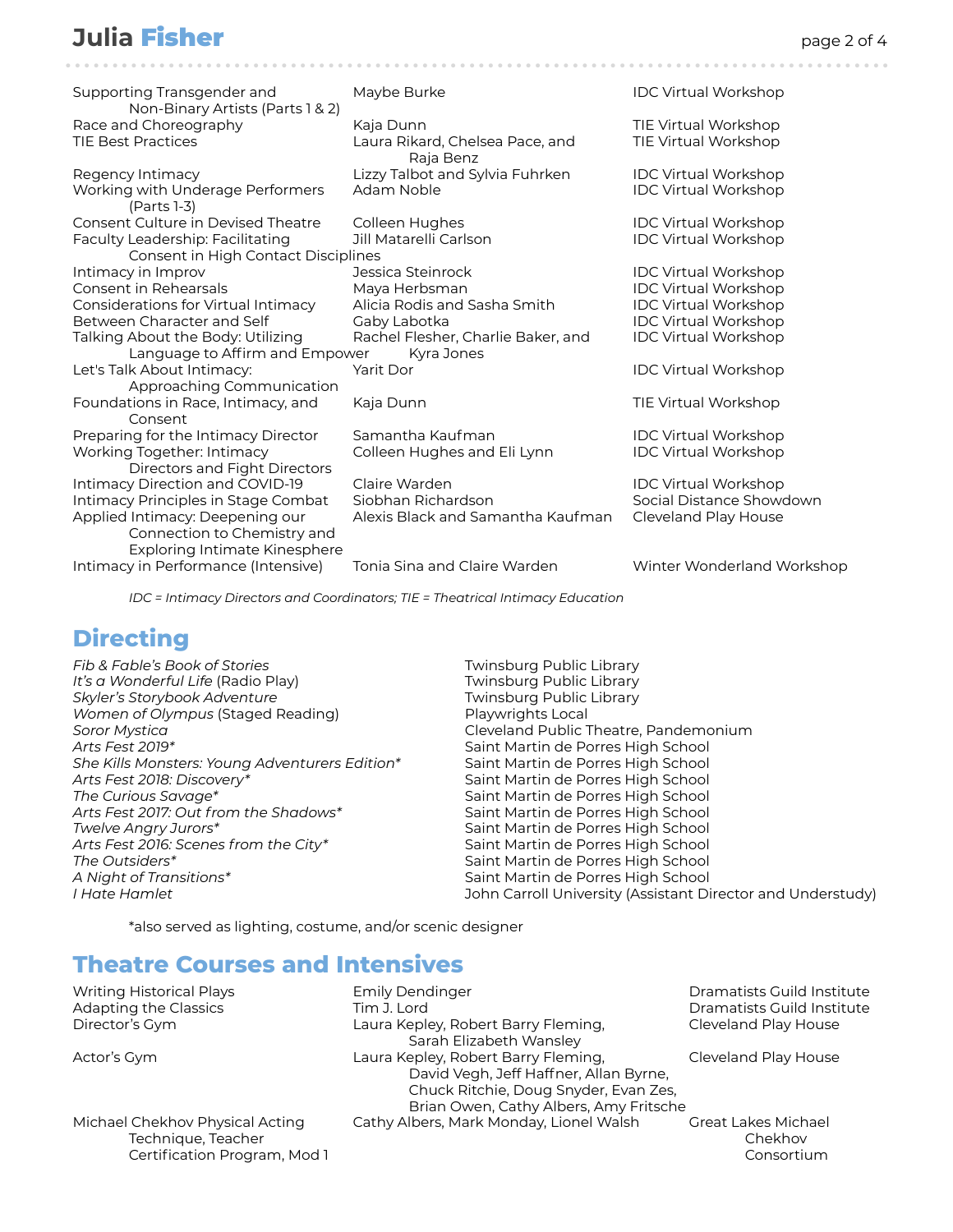## **Julia Fisher** page 3 of 4

## **Acting**

*Meet the Playwrights* Various Characters Playwrights Local (Staged Readings) *Nightingale* (Staged Reading) *Themselves Out* Jacob Boyle

. . . . . . . . . . . . . . . . . . . . . . . . . . . . . . . . . . . . . . . . . . . . . . . . . . . . . . . . . . . . . . . . . . . . . . . . . . . . . . . . . . . . . . . .

*She Kills Monsters* Monster Fight Core Ohio Shakespeare Festival | Tess Burgler *The Penelopiad* Eurycleia/Maid Ensemble Theatre | Celeste Cosentino

**Soror Mystica Purity** Purity **Purity** Cleveland Public Theatre, Pandemonium **Creatures Giraffe** Giraffe **BorderLight International Theatre Festival | Roger Titley** *Cabin Crush* (Staged Reading) Various Characters Cleveland Play House & Arizona State University | Tim Keo *The Princess and the* **Princess September** Talespinner Children's Theatre | Tim Maca

*Fantasies and Nightmares* Deb Playwrights Local | Jessica Swank

*The Shoes that Wore* Princess Mazurka Talespinner Children's Theatre, PLAYground Festival | Parodying Fiction **Narrator** Narrator Playwrights Local, The Mac Wellman Homecoming Festival *The Glass Menagerie* Laura Wingfield John Carroll University | Karen Gygli *I Hate Hamlet* Felicia Dantine John Carroll University | Martin Friedman

## **Stage Combat**

Levelling Up Your Movement Game Mike Yahn Social Distance Showdown How to Vocally Score a Fight The Social Distance Showdown Jenny Male Social Distance Showdown The Best Defense Samantha Egle Social Distance Showdown Longsword is the Foundation for All Weapons Jess Finley Social Distance Showdown Broadsword (10 hours certified SAFD) Leraldo Anzaldúa Ohio Shakespeare Festival Knife: Specificity of Isolation **Dan Granke** Winter Wonderland Workshop Fight in Skirts (Single Sword) Denise Hurd Winter Wonderland Workshop Staff Meeting: Quarterstaff 101 Maureen Yasko Winter Wonderland Workshop Kali Double Stick Kelly Mann Kelly Mann Winter Wonderland Workshop Let's Get Real Silly with Single Sword **Eliza Palumbo** Winter Wonderland Workshop Death for the Actor (Knife) Don Preston Winter Wonderland Workshop Spiraling Sword and Shield **Melissa Freilich Melissa Freilich** Winter Wonderland Workshop Double Trouble (Rapier and Dagger) The Kelly Mann Winter Wonderland Workshop Ta'i Chi (Unarmed) Rosa Nicholas Winter Wonderland Workshop Whip It Real Good **Kelly Mann** Winter Wonderland Workshop **Kelly Mann** Winter Wonderland Workshop Attack with Intention, not Tension (Smallsword) Melissa Freilich Winter Wonderland Workshop Please Try this at Home (Single Sword) Mike Lubke Movement Winter Wonderland Workshop Fight for a Place in Vahalla (Sword and Shield) Patrick Kelly Winter Wonderland Workshop Where Strangers Meet (Unarmed) **Andrew Ray Strangers Meet (Unarmed)** Andrew Ray Munic Wonderland Workshop You're Coming With Me: Struggling and Grappling David Woolley Winter Wonderland Workshop Private Lessons (Single Sword and Unarmed) Ryan Zarecki Chio Shakespeare Festival

## **Theatre Leadership and Administration**

Board of Directors **Playwrights Local** 

-Artistic Director Search Committee -Fundraiser Planning Committee Marilyn Bianchi Kids Playwriting Festival Assistant Dobama Theatre Judge for Marilyn Bianchi Kids Playwriting Festival Dobama Theatre

## **Teaching**

#### **Theatre Teacher, Saint Martin de Porres High School**

Created curriculum for the first theatre course to be offered at Saint Martin.

In four years, 12 students were honored at the Marilyn Bianchi Kids Playwriting Festival at Dobama Theatre for plays they wrote in theatre class

Courses taught:

-Introduction to Theatre (12th grade, 8 semesters) -Introduction to Theatre (11th grade, 6 semesters) -Advanced Theatre (12th grade, 4 semesters) -Drama Club Moderator (9th-12th grade, 10 semesters)

#### **Intervention and Leadership Roles, Saint Martin de Porres High School**

Academic Resource Center Co-Founder and Coordinator (9th-12th grade, 8 semesters) Writing Center Co-Founder and Coordinator (11th-12th grade, 2 semesters) Intervention Team Member (9th-12th grade, 4 semesters) Arts Fest Co-Founder and Director (9th-12th grade, 4 productions)